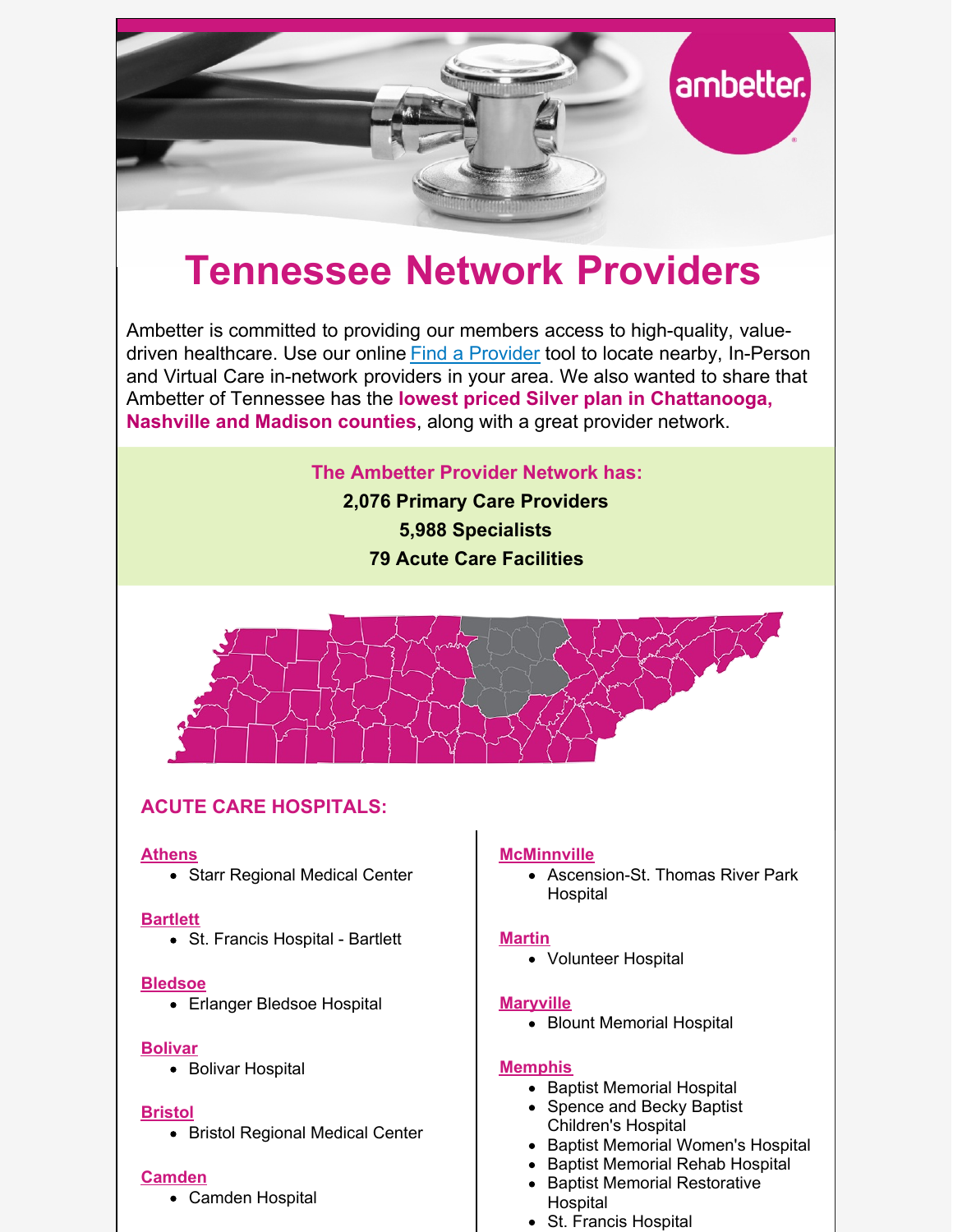#### **Centerville**

Ascension-St. Thomas Hickman County Hospital

## **Chattanooga**

- Erlanger Baroness Hospital
- Children's Hospital at Erlanger
- Erlanger East Hospital Hospital
- Erlanger North Hospital
- Erlanger Behavioral Health Hospital
- CHI-Memorial Medical Center

## **Clarksville**

• Tennova-Clarksville

## **Cleveland**

Tennova Health-Cleveland

## **Collierville**

• Baptist Memorial Hospital

#### **Crossville**

Cumberland Medical Center

## **Dyersburg**

• Dyersburg Hospital

#### **Erin**

Houston County Community Hospital

#### **Gallatin**

• Sumner Regional Medical Center

#### **Harriman**

• Roane Medical Center

# **Hartsville**

Trousdale Medical Center

#### **Hixon**

CHI-Memorial Hospital

#### **Huntingdon**

• Baptist Memorial -Carrol County Hospital

# **Jackson**

- Jackson Madison County Medical **Center**
- Jackson North Hospital

# **Johnson City**

- Franklin Woods Community **Hospital**
- Johnson City Medical Center
- Niswonger Children's Hospital
- Woodridge Hospital

• Regional One Regional Medical Center

## **Milan**

• Milan Hospital

#### **Morristown**

• Morristown-Hamblen Health System

# **Murfreesboro**

• Ascension-St. Thomas Rutherford Medical Center

## **Nashville**

- Ascension-St. Thomas Mid-Town **Hospital**
- Ascension-St. Thomas West Hospital
- Ascension-St. Thomas Hospital for Specialty Surgery
- Ascension-St. Thomas Behavioral Health Hospital
- Vanderbilt Children's Hospital
- Vanderbilt Stallworth Rehab Hospital
- Vanderbilt University Medical **Center**

## **Newport**

• Tennova-Newport Medical Center

#### **Oak Ridge**

• Methodist Medical Center of Oak Ridge

#### **Oneida**

• Scott County Community Hospital

# **Ripley**

Lauderdale Community Hospital

#### **Savannah**

• Hardin Medical Center

# **Sevierville**

LeConte Medical Center

#### **Sewanee**

• STRHS-Sewanee Hospital

# **Shelbyville**

Vanderbilt Bedford County Hospital

# **Smithville**

Ascension-St. Thomas Dekalb Hospital

# **Sparta**